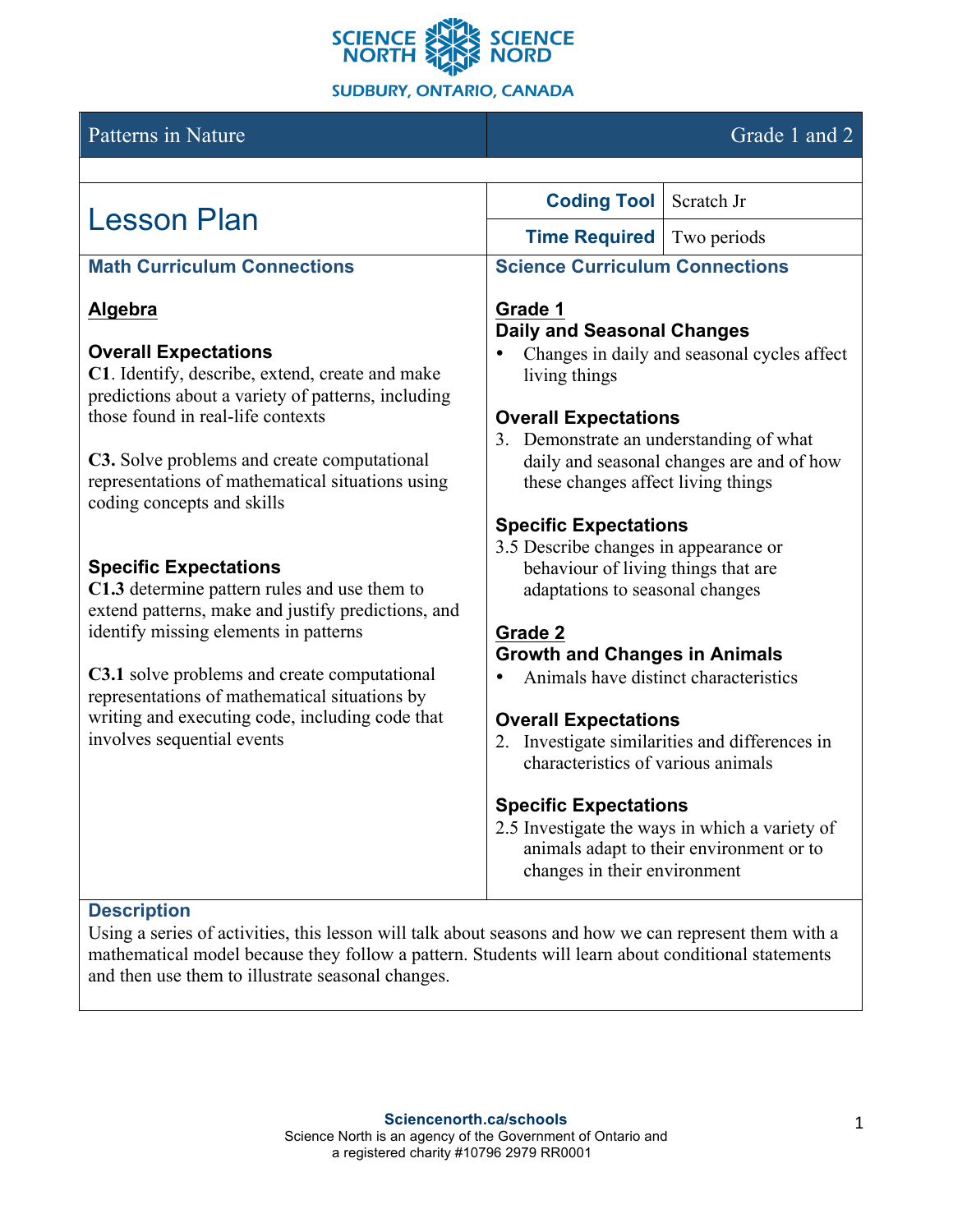

### **SUDBURY, ONTARIO, CANADA**

| <b>Success Criteria</b>                                                                                                                                                                                                                                                                                                                 | <b>Materials and Media</b>                                                                                            |
|-----------------------------------------------------------------------------------------------------------------------------------------------------------------------------------------------------------------------------------------------------------------------------------------------------------------------------------------|-----------------------------------------------------------------------------------------------------------------------|
| The $1st$ and $2nd$ grade students will be able to<br>$\bullet$<br>identify that seasons follow a pattern by<br>recognizing their cycle<br>The $1st$ and $2nd$ grade students will be able to<br>$\bullet$<br>demonstrate how animals change with the<br>seasons by creating conditional statements both<br>offline and using ScratchJr | <b>Conditional Statement Handout</b><br>Coding Handout<br>Ideas Handout<br>Pencils, crayons<br>Devices with ScratchJr |
|                                                                                                                                                                                                                                                                                                                                         |                                                                                                                       |

## **Computational Thinking Skills**

This lesson introduces coding in two ways. At its simplest, students will be able to strengthen their knowledge of patterns by recognizing that blocks of code can often represent a pattern. Often times programmers will repeat the same thing many times using a loop, just like the seasons repeat many times in a cycle. The second coding skill that students will use are conditional statements. Conditional statements are used in coding to execute a condition if a statement is true. Conditions help computers make decisions but we can also look at them as they shape decisions in our day to day lives.

Students will look at loops and conditional statements in an offline setting and also have the opportunity to use them with ScratchJr. ScratchJr is available as a free app geared to students aged 5- 7. It uses an introductory block-based language that allows students to design and code their ideas. The 'Coding Handout' for this lesson includes a step by step procedure.

#### **Introduction**

Patterns are a series or sequence that repeats itself. In math, sequences repeat based on rules and we can use those rules to predict what will happen next or to solve a problem. Patterns are very common in nature and consequently we can say that math exists all around us. We can find patterns on animals like a butterfly or a jaguar, in the leaves of trees, the shapes of snowflakes, the spirals of shells and so much more. Another common place that we can see a pattern is with the seasons.

The four seasons are spring, summer, autumn (fall), and winter. We always move from one season into the next and the seasons stay in the same order, meaning they are a sequence that repeats itself, hence a pattern. All animals, including humans, change depending on the seasons. For example, humans will need to wear snowsuits in the winter but can wear shorts in the summer. Similarly, a hare can have a white coat during the winter to camouflage with the snow and a brown coat in the summer to camouflage with the ground. Since the seasons follow a known pattern, we can use this to predict how animals will change at different times of the year as well. Here are some other examples of what ways nature changes with the seasons

- Bears: During the summer, and especially the fall, bears spend a great deal of time eating. During the winter however, they hibernate and they don't wake up until the spring.
- Geese: Geese also spend their summers eating but migrate during the fall. In the winter they stay somewhere warm before returning in the spring.
- Apple Tree: During the spring apple trees have buds that are pollinated by bees. In the summer the apples grow and, in the fall, they ripen and fall to the ground. When the winter arrives, the tree is dormant until the following spring.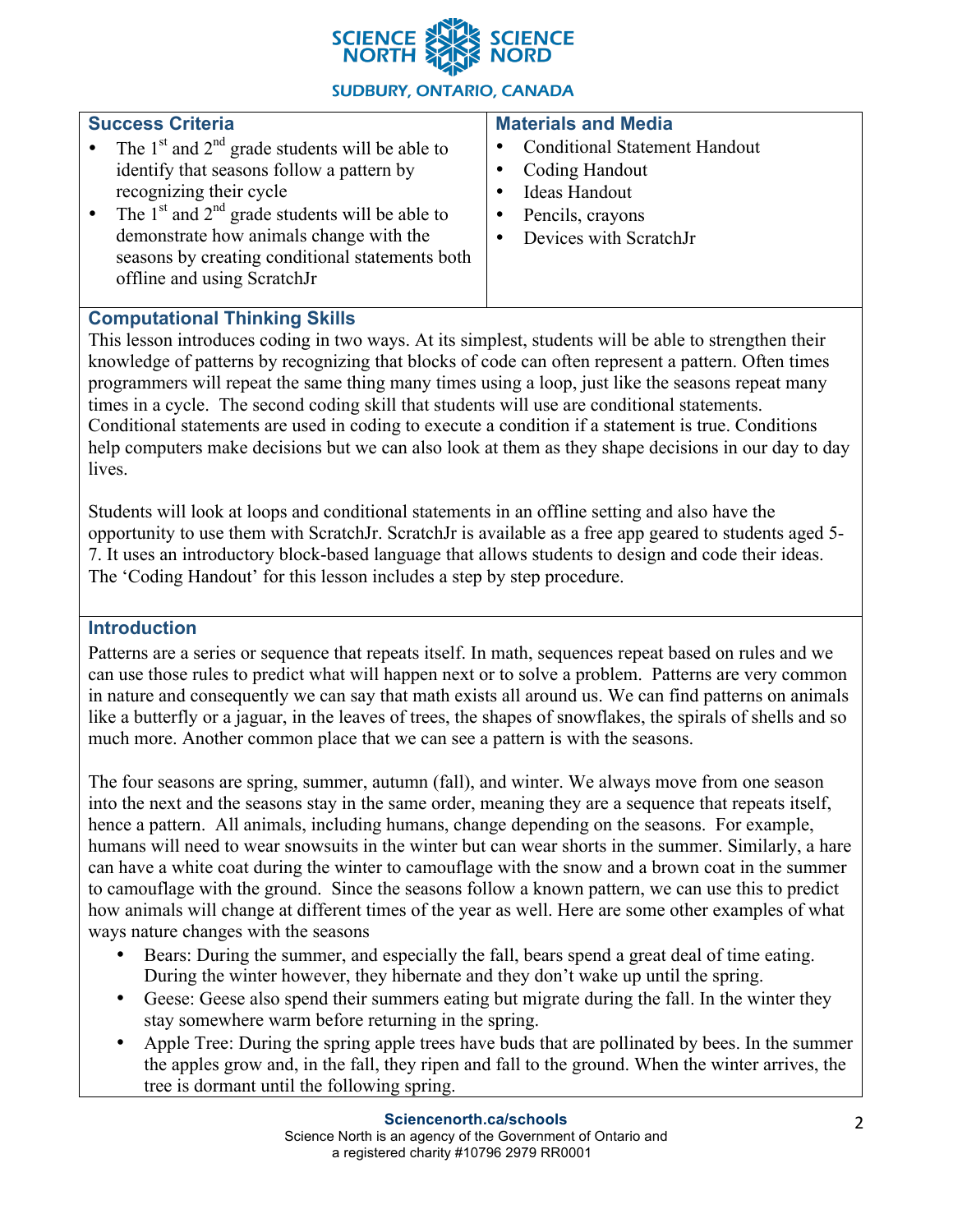

## **Action**

# **Offline Activity**

During this lesson, students will explore seasonal changes as a pattern as well as how humans and animals adapt to those changes.

To start the lesson, you can look at some basic mathematic patterns using shapes. Have students predict what shape they think will come next. Do this a few times and once they start to recognize that they can guess what comes next, talk about patterns being a sequence that repeats itself. With this in mind, ask students if they can find math outside (in nature). You can build off students answers and also show them some images of patterns that we find in nature (shells, waves, leopard spots, etc.).

We can also experience patterns in nature with the seasons. To introduce the seasons as a mathematical model, show a graphic of average temperatures by month. Have students observe and then guess what they are looking at. Group the months by season to show that seasons have different temperatures. We can see that seasons happen every year in a cycle. The top of the cycle or peak temperatures occur in the summer and the bottom of the cycle or lowest temperatures occur in the winter.

Have students choose an action for each of the seasons. For example:

- Spring: rain falling, plants growing, etc.
- Summer: swimming, fanning themselves, etc.
- Autumn: Raking leaves, trick or treating, etc.
- Winter: Shaking with cold, skating, throwing snowballs, etc.

Once you have one gesture decided for each season, play Simon Says with the different seasons. For example, if you say "Simon says its winter" students should pretend to shake with cold. Introduce other aspects to the game such as temperatures, holidays or seasonal activities. While you should start by calling the seasons at random eventually start saying them in a pattern. Ask students to predict which season will come next.

# **Coding Activity**

The seasons and how animals, including humans, adapt to them is a great way to introduce coding concepts.

The first concept that students can look at is how loops can be used to repeat a pattern many times. Ask students to tell you the order of the seasons as a pattern, then ask what happens once that pattern finishes? It continues! You can show this in code using a loop similar to this one: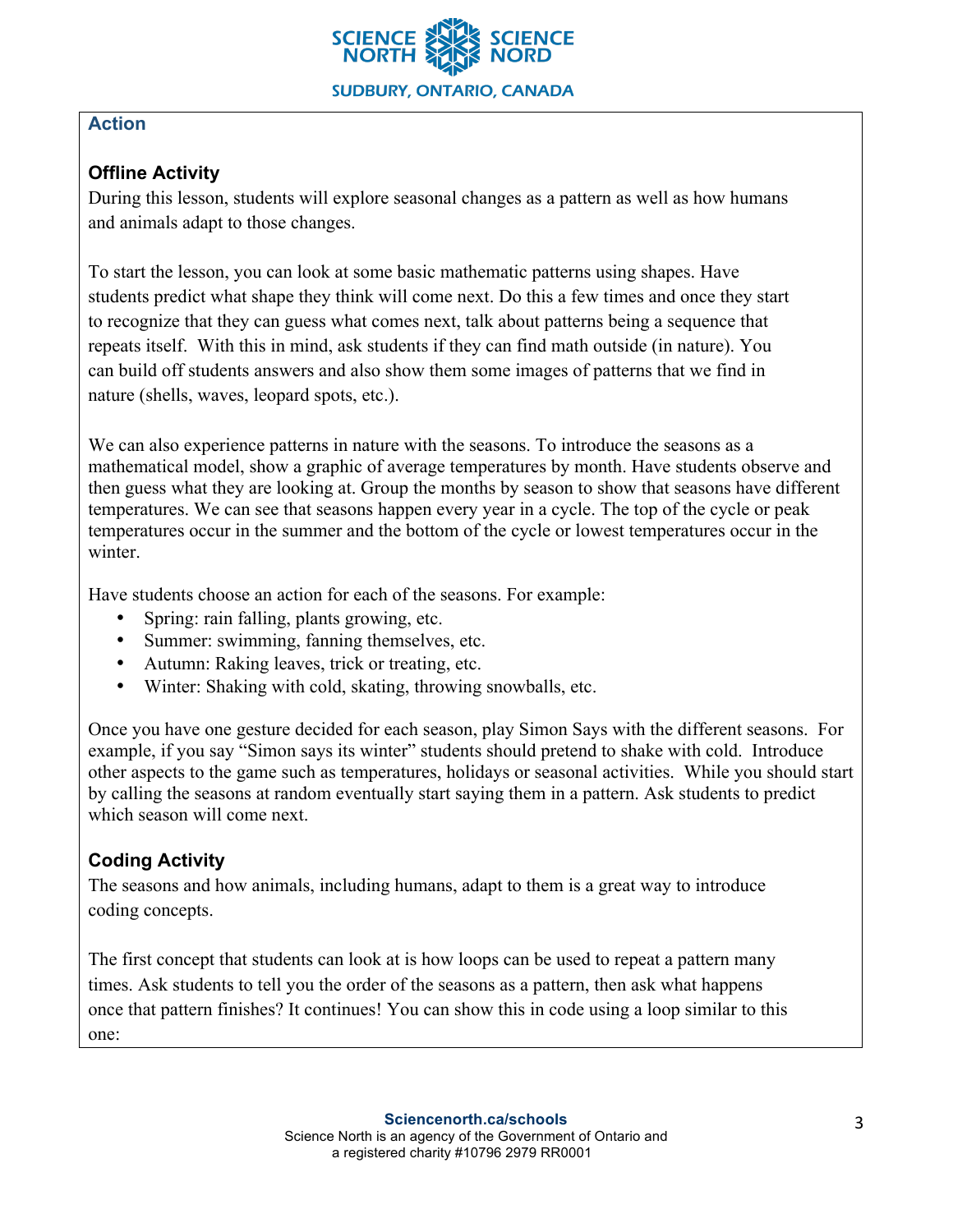



In this loop the arrow says that we are repeating the seasons ten times. Ask students to think about what this repeat represents. Would it be days, months, or years? If we repeat the seasons ten times, we have shown ten years. This is because one year has each of the seasons one time. Of course, the seasons don't stop repeating after ten years. They keep going forever! This is what we call a forever loop in coding. A forever loop tells us that something is going to repeat itself non-stop. This is what a forever loop of the seasons could look like with code: Pa



The other coding concept that applies to this lesson is a conditional statement. Conditional statements are also known as If/Then statements because something happens IF a stated condition is true. We've already looked at this with our warm up activity. If it was a season, students did an action. Next, have students generate examples of conditionals into an If/Then format. Encourage them to use situations and 'rules' from daily life to illustrate the If/Then logic. ex: If my alarm goes off, then I wake up. If it is winter, then I wear a snowsuit. If I roll a 2, then I move 2 places in my game. If the traffic light turns green, then we can drive.

For the next activity, we're going to go back to animals and seasons. As described in the introduction, not only do the seasons follow patterns, but animals do as well. This pattern is in response to the seasons so we can consider it as a conditional statement inside a loop. If we were to consider a bear for example we would say:

**Start** 

If it is spring; then wake up If it is summer; then eat If it is fall; then add weight If it is winter; then hibernate Repeat forever

This is a pattern that repeats itself and we can use code to make it easier to understand. Students will be able to create their own conditional statements that are part of a loop using the 'Conditional Statement Handout'.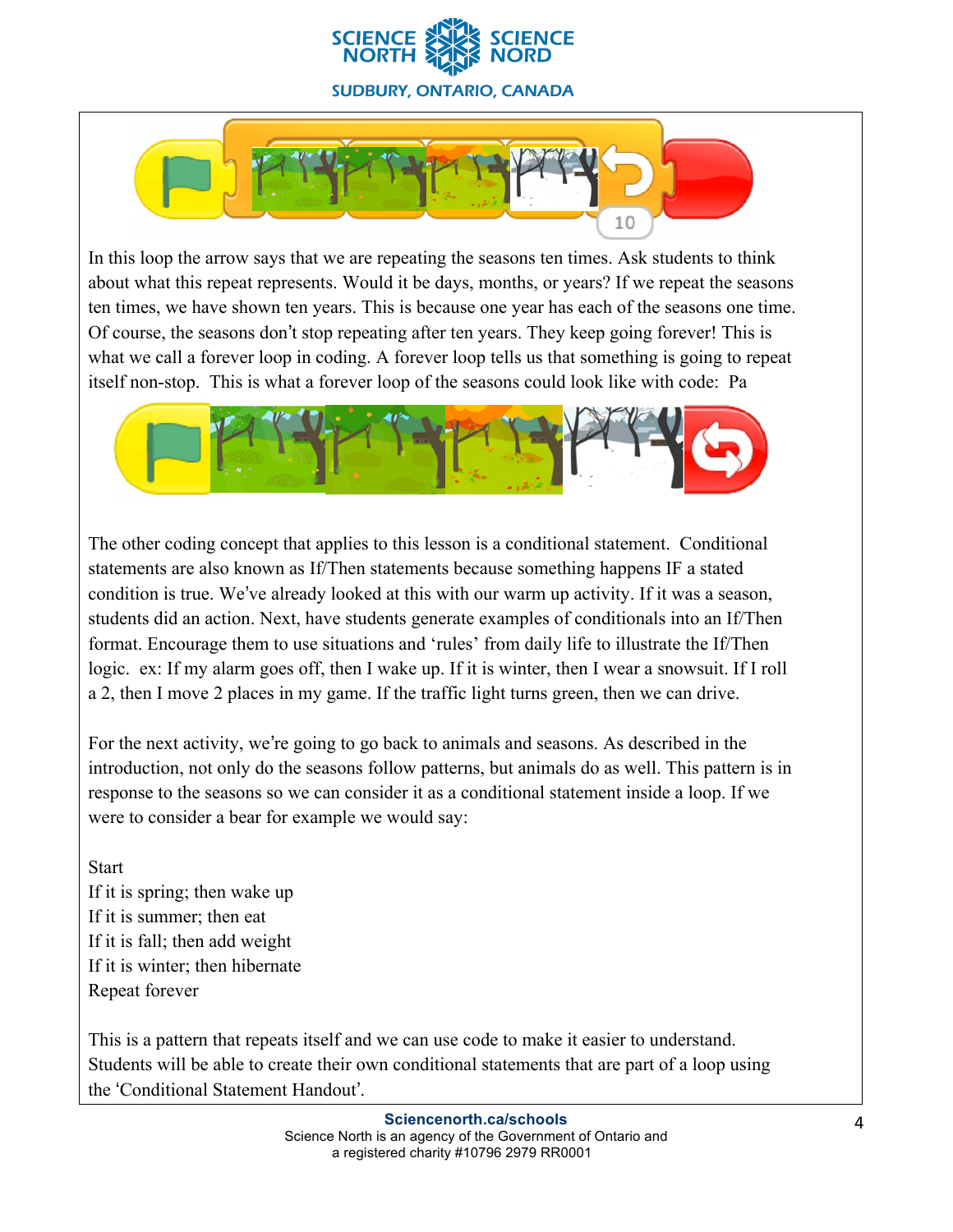

#### **SUDBURY, ONTARIO, CANADA**

Using the template, students will draw an image to represent one of the four seasons. This is the If part of the statement. Underneath the If statement is a space for them to draw the action of an animal in that season. This is the Then part of the statement. They can draw this as a scene and you can assess them based on the accuracy. Ensure they have an animal that they will see in that season and that the action is appropriate for that time.

## **Math Activity**

In the full math activity there are two coding activities that students can do to demonstrate their understanding of patterns, seasons and animal adaptations. Both these activities can be done using ScratchJr. The desktop version of ScratchJr lets you use a smartboard to do this activity together, or students can do it independently using the iPad versions. To download the desktop version: https://jfo8000.github.io/ScratchJr-Desktop/

The first activity is to show the pattern of the seasons using ScratchJr. For this activity, you can make the program cycle through the different backgrounds, showing how they move from one to the other and repeat forever in this pattern. For a guide on how to do this, refer to the 'Coding Handout'.

The other activity is to depict a conditional statement with respect to a seasonal change. Have students code a scene on ScratchJr to show how animals react to a season of their choice. Students will need to pick a season as well as an animal appropriate for that seasons. The students can then code the animal react according to the season. Examples of how to do this are including with the 'Coding Handout'. The 'Ideas Handout' includes a list of actions that animals found on ScratchJr can do, which can be used to help students choose an idea to code.

#### **Closure and Assessment**

By the end of the lesson, students should be able to recognize seasons as a repeating pattern as well as the adaptations of animals in response to each season. These adaptations were treated as conditional statements with animals changing If it is a certain season.

To end the lesson, you can return to the Simon Says game and exclusively use conditional statements. Remind the students what the actions for the four seasons are and see if they remember the orders of the seasons. Once you have the order of the seasons determined, use conditional statements to reinforce the idea of conditional statements. If it is winter… etc. Make it fun and call it a speed round to see how quickly students can go! Since it is a pattern, students can guess what comes next and should be able to do this quite quickly. This is why patterns are useful in math, we can use them to make predictions and solve problems!

For assessment, collect the Conditional Block templates from the students. Review their work to ensure that they matched an appropriate animal and action to the season that they chose.